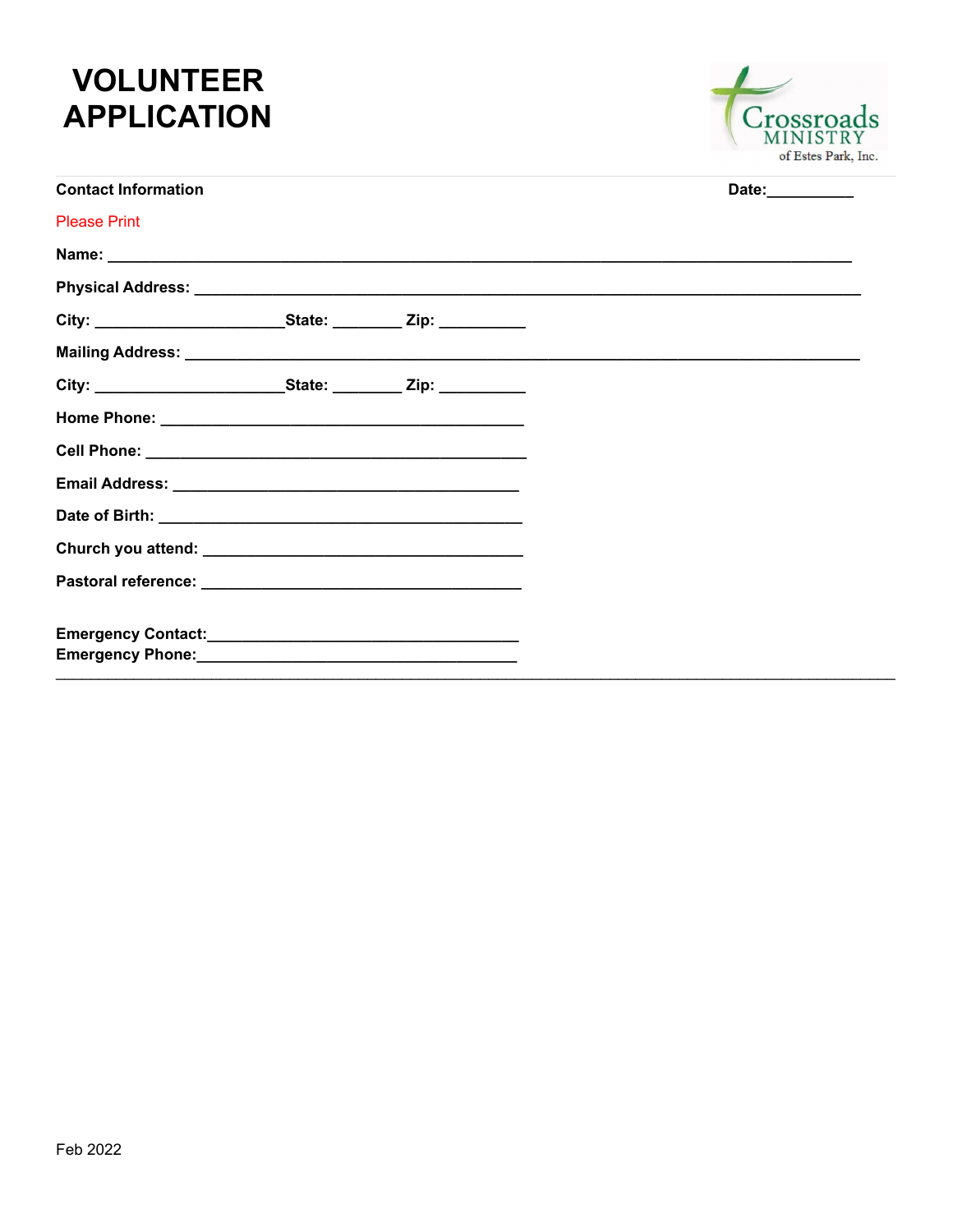# **Volunteer Opportunities**

Please check the volunteer opportunities you are interested in.

#### **Pantry (Mon-Fri)**

Pantry Area Volunteer

Front Desk

## **Store Donation Pick Up (Mon-Sun)**

Donations from stores

Donations from The YMCA of the Rockies

YMCA Food Re-Packager

# **Food Bank Driver (Tuesday)**

Pick Up from Food Bank for Larimer County

## **Delivery Driver (Mon-Fri)**

\_\_\_ Meals on Wheels

#### **Administrative Opportunities (As Needed)**

Newsletter production and Mailings

Holiday food distribution (Thanksgiving and Easter)

\_\_\_ Fundraising Projects (coordinate a fundraiser or help with a fundraiser)

How did you hear about the volunteer opportunity?

**Would you like to receive our Newsletter via email? Yes or No**

#### **Releases**

#### **VOLUNTEER ACKNOWLEDGEMENT AND RELEASE OF LIABILITY**

As a volunteer for Crossroads Ministry of Estes Park, Inc., I understand and acknowledge that Crossroads Ministry does not provide health or medical insurance or workers compensation insurance in connection with any volunteer activity, and I agree that I will be financially responsible for any bills incurred as a result of medical treatment, including emergency treatment and/or transportation to a medical facility, in connection with my volunteering.

I also understand and acknowledge that if I am driving my own vehicle on Crossroads Ministry business, I am responsible for carrying appropriate insurance coverage for that vehicle.

I authorize Crossroads Ministry through its director or employees to render or obtain such emergency medical care or treatment for me as may be necessary should any injury, harm or accident occur to me while participating in this activity. I further authorize Crossroads Ministry to notify the contact person(s) of my choice in the event of an emergency.